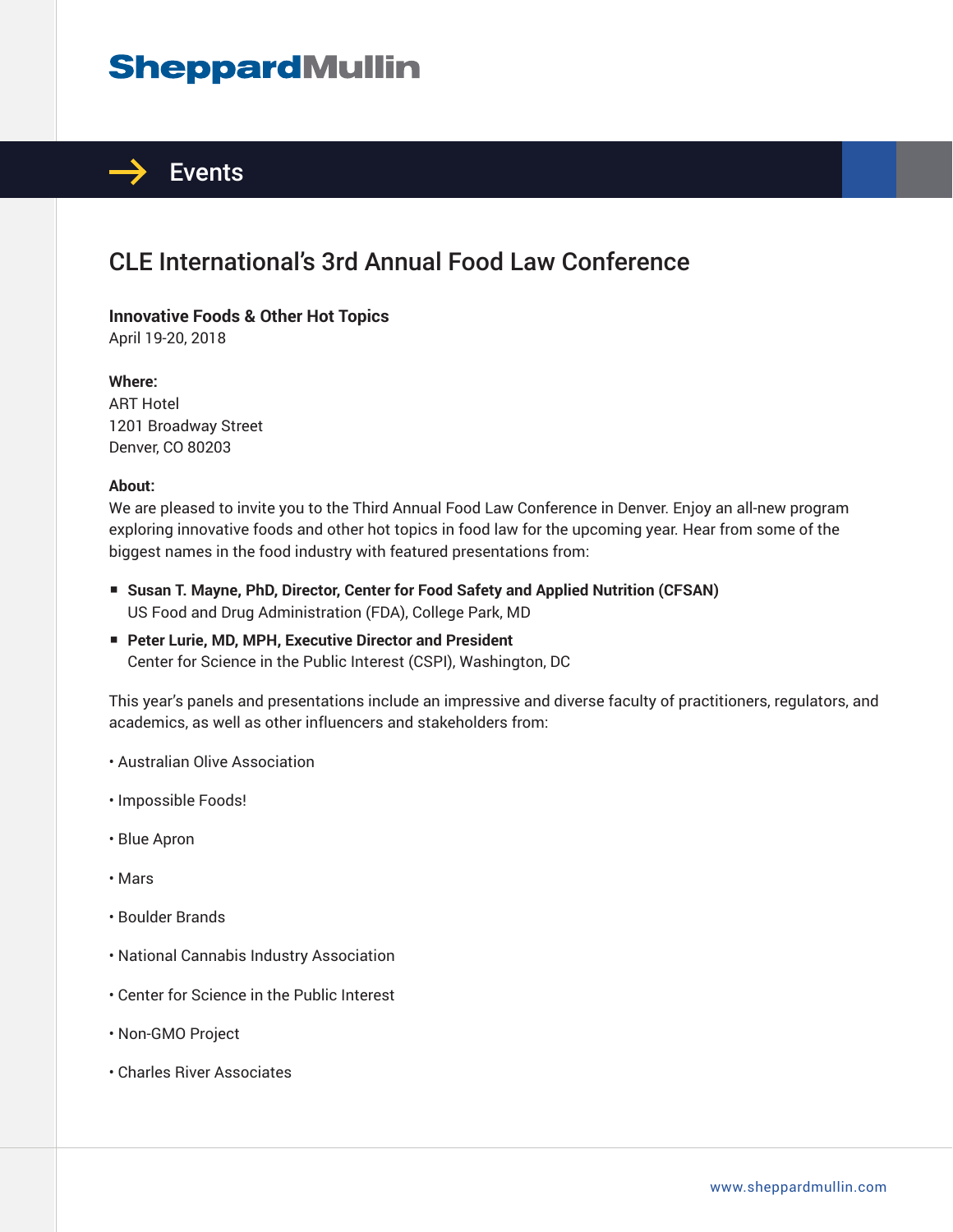## **SheppardMullin**

- UCLA School of Law
- Clif Bar
- University of Denver Sturm College of Law
- Danone
- US Department of Agriculture
- EAS Consulting Group
- US Food and Drug Administration
- The Good Food Institute
- US Pharmacopeia
- Grocery Manufacturers Association
- Whole Foods Market

Click here to view the brochure.

#### **Co-chair and Moderator:**

■ **Sascha Henry**, *Partner*, Sheppard Mullin

#### **Speakers and Panelists include:**

- **Jessica Almy, Esq.,** *Policy Director***, The Good Food Institute, Washington, DC**
- **Steven H. Armstrong, Independent Advisor, EAS Consulting Group, Naples, FL**
- **Timothy G. Blood, Esq., Blood Hurst & O'Reardon, San Diego, CA**
- **Jeffrey Canavan,** *Deputy Director Labeling and Program Delivery* FSIS, USDA, Washington, DC
- **Hannah Chanoine, Esq., O'Melveny & Myers, New York, NY**
- **Christina Eisenhard, Esq., General Counsel Danone U.S., Denver, CO**
- **Derek Havel, Esq., SheppardMullin, Los Angeles, CA**
- **John Hempfling, Esq.,** *Senior Global Litigation Counsel*, Whole Foods Market, Austin, TX
- **Alissa Jijon**, *Senior Counsel*, Global Legal Affairs US Pharmacopeia, Washington, DC
- **Sam Kamin**, *Vicente Sederberg Professor of Marijuana Law and Policy*, Sturm College of Law, University of Denver, CO
- **Maia Kats, Esq.,** *Litigation Director***, CSPI, Washington, DC**
- **Leslie T. Krasny, Esq.,** Keller and Heckman, San Francisco, CA
- **John Luedke, Esq.,** *General Counsel*, *Global Food Law, Mars, Washington, DC*